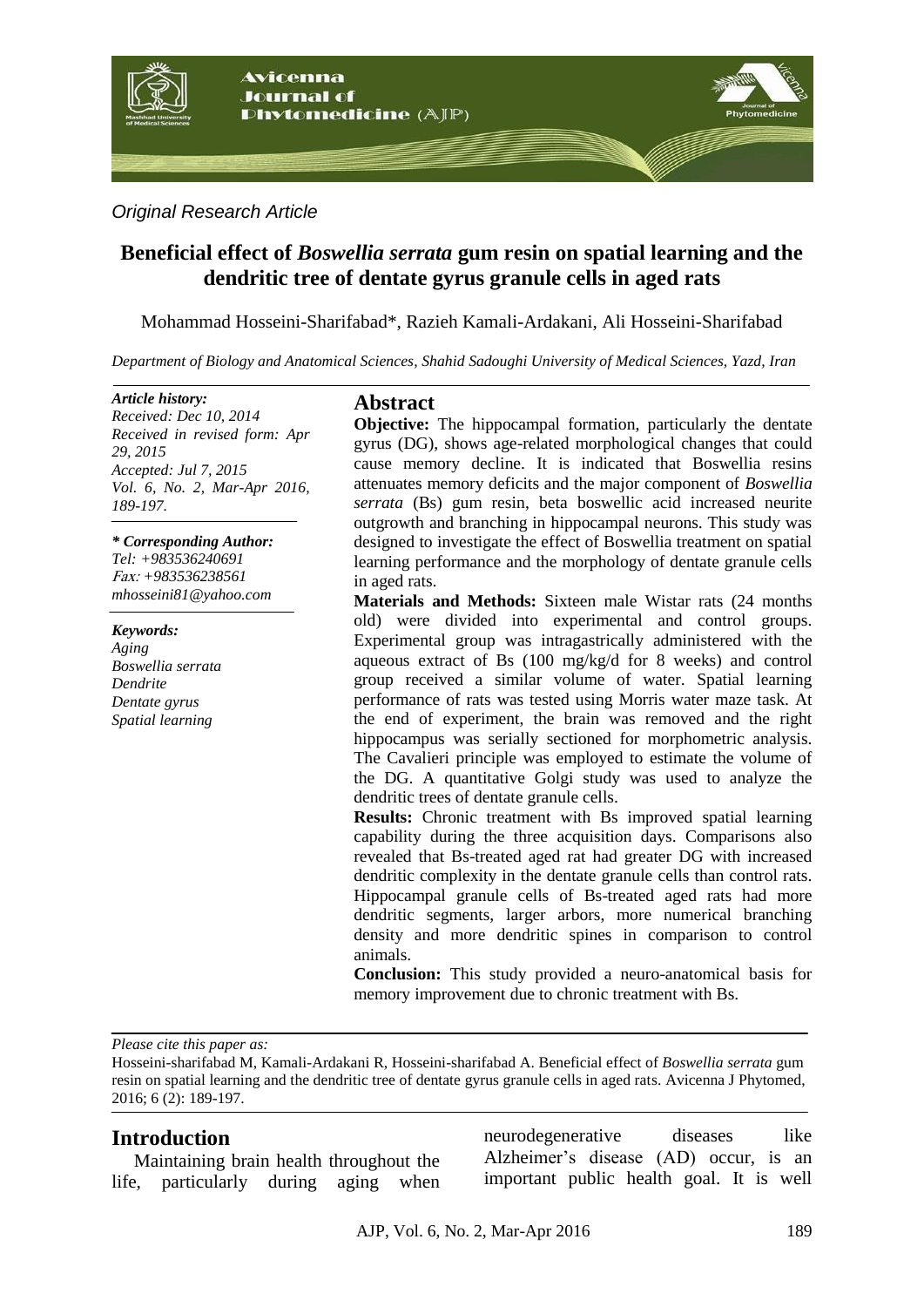known that the hippocampal dendritic systems, as the functional core of neuronal ensembles, play a critical role in spatial learning and memory (Rusakov et al., 1997). The hippocampal formation and specially the dentate gyrus (DG) have been the focus of studies investigating the neurobiological cause of age-related memory decline. The DG, as the gateway to the hippocampus is the main receptive field for afferent projections from neocortical areas (Scharfman, 2007). The reductions in the dendritic arborization (Geinisman et al., 1978; Geinisman et al., 1977; Luebke et al., 2003; Von Bohlen et al., 2006), synaptic spine loss (Geinisman et al., 1992) was observed in the dentate granule cells of aged animals.

The use of plant extracts in the treatment of diseases is millennia old and continues to date. Gum resin of the trees of the *Boswellia* species from Burseraceae family, commonly called Olibanum or Frankincense, has been traditionally used in the treatment of various chronic inflammatory diseases (Duwiejua et al., 1993, Moussaieff and Mechoulam 2009; Safayhi and Ammon, 1997). The four main species producing this resin are *Boswellia carteri* (East Africa), *Boswellia papyrifera* (Eritrea), *Boswellia sacra* (southern Arabia) and *Boswellia serrata* (northwestern India).

In Iran, it is used to prevent amnesia and enhance memory as recommended by the Persian physician, Avicenna, in The Canon of Medicine (The Law of Medicine), in the 10th century. Currently, the beneficial effects of Boswellia in improvement of learning and memory in young and adult animals is well documented by Iranian researchers (Farshchi et al., 2010; Hosseini et al., 2010; Mahmoudi et al., 2011). However, the effect of *Boswellia serrata* (Bs) on the learning and memory in aged animals are still poorly understood. *In vitro* studies have reported that the major component of Bs gum resin, beta boswellic acid, increased neurite outgrowth and branching in hippocampal neurons (Karima et al., 2010). It is also known that the hippocampal dentate granule cells shows remarkable plasticity including remodeling and synaptic turnover (Cameron and Gould, 1996). On the basis of this background, this study was designed to experimentally investigate the effects of chronic administration of Bs on the learning performance and the morphology of hippocampal granule cells in aged rat. In the present study, spatial learning and memory performance were evaluated using Morris water maze (Morris, 1984). Cavalieri principle (Gundersen et al., 1988), was employed to estimate the volumes of constituents layers of DG and a quantitative Golgi study was used to analyze dendritic branches of dentate granule cells

# **Materials and Methods Animals and treatment**

Male albino Wistar rats aged 24 months (570–600 g), obtained from the animal house of Isfahan Medical Faculty, Iran, were housed in pairs and kept under standard laboratory conditions with food and water available *ad libitum* and a 12:12 light-dark cycle (lights on at 7:00 am). The animals were randomly divided into experimental and control groups (n=8). The animals in experimental group received 100 mg/kg per day Bs gum resin orally for 8 weeks. The control group, was administered with a similar volume of water. The Boswellia gum resin with certified botanical origin, *Boswellia serrata* Roxb, was received as a gift from Goldarou phytolaboratory (Isfahan, Iran).

This powdered extract was dissolved in water, then diluted with water to the desired concentration and administered via oral feeding needle at a volume of 5 ml/kg body weight.

All animal experiments and housing was performed in accordance with rules approved by the Ethical Committee of Shahid Sadoughi Medical University, Iran.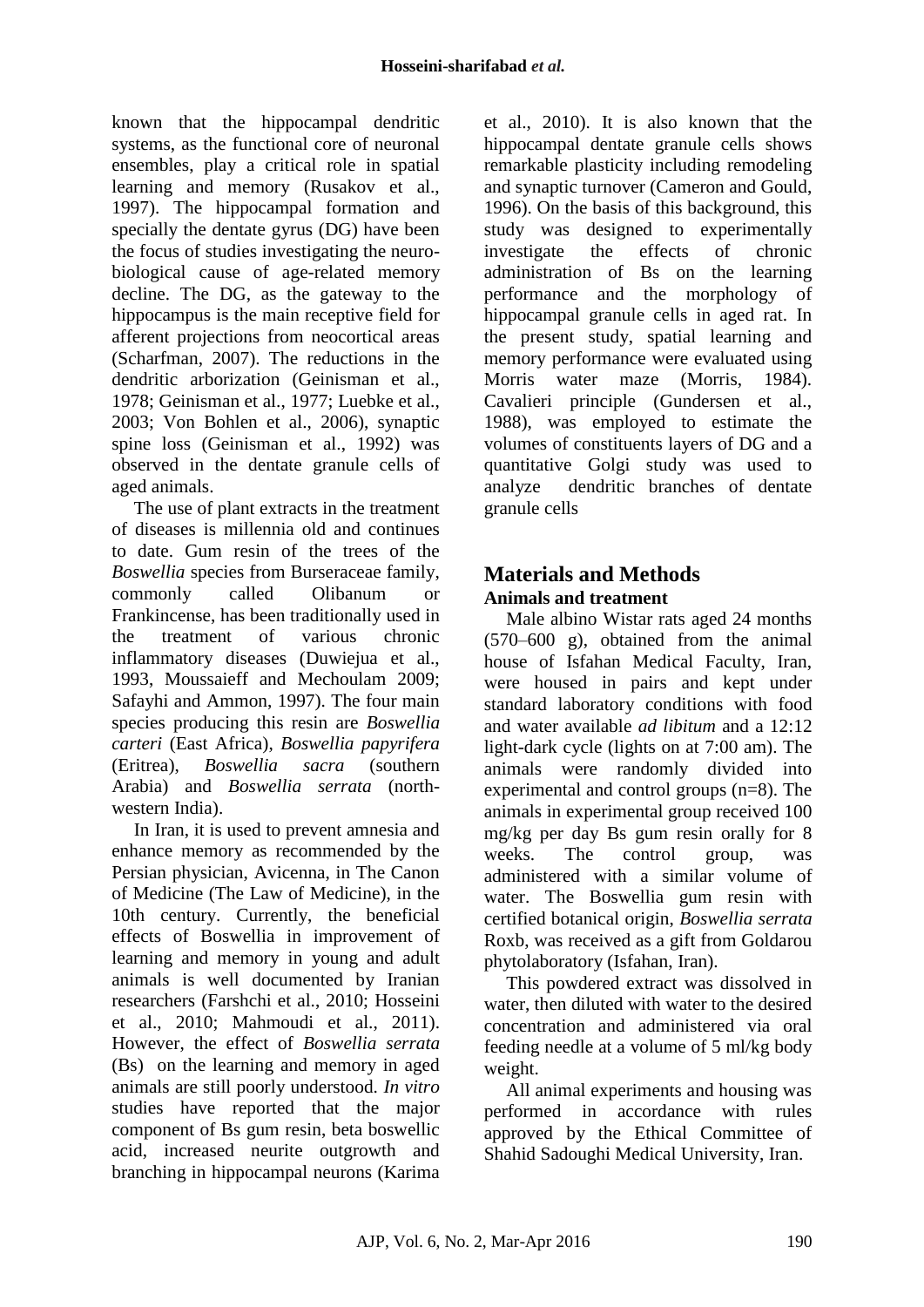## **Water maze test**

Morris water maze (Morris, 1984) consisted of a black circular pool (diameter: 180 cm, height: 60 cm) filled up to 30 cm with water at room temperature. Animals that were placed in the water were able to escape only by finding a black platform (12  $\times$  12 cm), which was hidden 1 cm under the surface in the centre of one of the quadrants of the maze. Finding the platform within 120 s was the animals' challenge. In case of failure within the mentioned period, the animal was gently guided to the platform by hand. Each rat received three acquisition trials per day for 3 days. The time (in seconds) spent from placing the animal into the water until finding the platform (escape latency) and the swimming speed were recorded for each trial. The length of swim path (distance traveled) was also measured, but not used for data analysis, because it correlated with escape latency measurements.

After swimming, the rats were allowed to stay on the platform for 30 s. Animals were given 20 min rests between trials. Behavior in the maze was recorded by a video-tracking computer system (EthoVision, Noldus, The Netherlands).

## **Histological procedure**

At the end of the experiment period, all rats were deeply anesthetized intraperitoneally with urethan (Merk, Germany) and transcardially perfused with a phosphate-buffered solution of 4% formaldehyde and 1% glutaraldehyde. The brains were removed from the skull, weighed and divided in the midsagittal direction. Right hemisphere was selected for morphometeric analysis of the DG. Brains were coded so that the investigators were blind to specimens. Each hemisphere was placed in a chilled slicing box and cut 6 mm from the front. The posterior portion of hemisphere which contained hippocampus was serially sectioned in a coronal plane at 100 µm with a calibrated vibratome (Diapath, Italy) and the sections were collected along the entire extent of the hippocampus.

#### **Stereology**

To estimate the volumes of the layers of the DG, starting at a random position, every 5th section with an interval of 500 μm was taken for staining. The sections were mounted on gelatin-coated object glasses and dried at room temperature. The dry sections were stained using hematoxylin: dipped in distilled water, 4 minutes in hematoxylin, washed in running tap water for 10 minutes, rinsed with distilled water, dehydrated in 70% (10 minutes), 96% (2  $\times$ 5 minutes) and 99% ethanol  $(2 \times 8)$ minutes), cleared 15 minutes in xylene. Finally, cover glasses were mounted.

The DG is an easily recognized region due to intense staining and because it is not continuous with other hippocampal regions. The granular cell layer, as well as the principal cell layer of the DG, is composed of the smallest neuronal cell bodies and is the most densely packed layer in the hippocampus. The volumes of the constituent layers of the DG, i.e. the molecular, granular and the polymorphic (hilus) layers were estimated on the basis of the Cavalieri principle (Gundersen et al., 1988). The cross sectional areas of the layers of the DG were estimated by pointcounting principle with a projection microscope (Zeiss, Germany) using a 4x objective lens at a final magnification of 87.5x. Each image was superimposed at random, with a grid of systematic uniform test points 10 mm apart. Each point represented an area, a  $(p) = 0.013$  mm<sup>2</sup>, in the section plane.

The number of points hitting the layers  $(\Sigma P)$  was multiplied by the area associated with each point, a (p), to obtain an unbiased estimate of sectional area of each profile. The sum of sectional areas of each layer was used to estimate reference volume, V (ref), from the following relationship, where t represents the intersection distance;

V (ref) = t.  $\Sigma$  P. a( p) = t.  $\Sigma$  A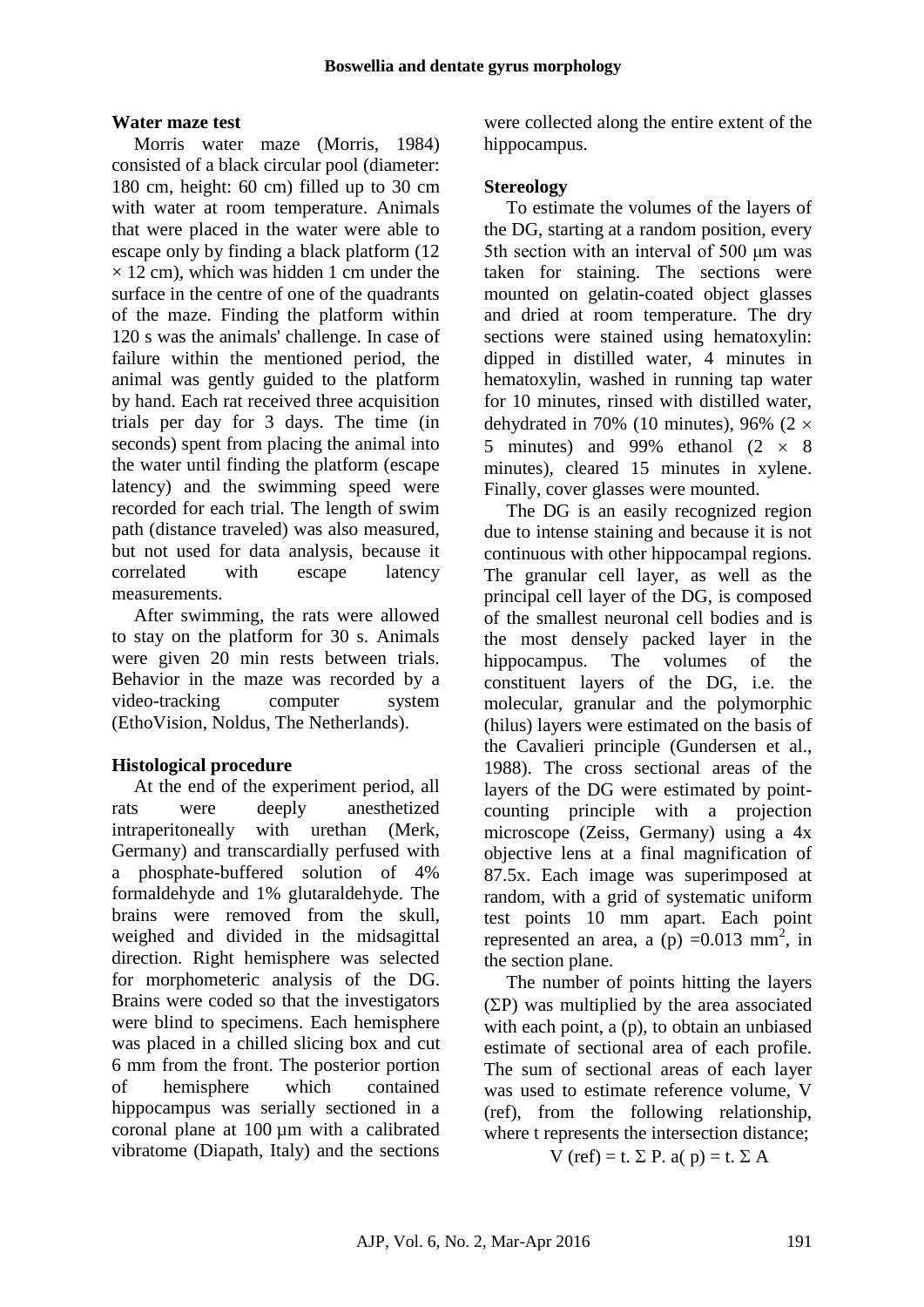No areal shrinkage correction was used in this study because no difference in shrinkage was found between groups (Mean areal shrinkage of 4% was detected).

## **Morphometry**

Ten adjacent sections from the midpoint of septotemporal extent of the hippocampus were selected. They were processed according to a modified version of the single-section Golgi impregnation procedure (Gabbott and Somogyi, 1994). Briefly, the sections were incubated in 3% potassium dichromate in distilled water overnight, rinsed in distilled water, and mounted on plain slides and finally a coverslip was glued over the sections at four corners. They were incubated in 1.5% silver nitrate in distilled water overnight in darkness. On the following day, the slide assemblies were dismantled. Then, tissue sections were rinsed in distilled water and dehydrated in 95% ethanol followed by absolute ethanol. The sections were then cleared in xylene, mounted onto gelatinized slides and coverslipped under Permount (Fisher Scientific, Pittsburgh, PA, USA).

From each histological section, one granule cell was selected at two-third the depth of suprapyramidal (upper) blade of the dentate granular layer. The morphological criteria used for selecting the neurons to be measured were similar to those used by De Ruiter and Uylings (1987).

We observed an average of 7% shrinkage in the sections, with no difference between Bs–treated and control rats. These values were employed as a correction factor for the length measurements.

The presence of cut terminal segments on a neuron was not considered as a criterion for its exclusion from the estimations because the elimination of these neurons would have biased the sample towards smaller neurons (Uylings and Van Pelt, 2002). The dendritic trees of dentate granule cells were traced by hand with the aid of a camera lucida

(LeitzOrthoplan, Wetzlar, Germany), at a final magnification of 640x. The centrifugal ordering of dendritic trees was used to estimate the number of dendritic segments per cell (Uemura et al., 1995). The branching density of dendritic trees was evaluated by applying the concentric circle method. A grid of concentric rings (successively 20 µm apart) was placed over the camera lucida drawing of the dendritic field, centered in the cell body, and the number of dendritic intersections crossing each concentric ring was counted. To measure the number of dendritic spines, 10 cells located in the inner and outer third of the DG molecular layer were analyzed per animal. In each cell, spine density per 20 µm segments of the proximal, middle and distal parts of the largest dendrite within the plane of section was analyzed. No distinction was made between the different morphological types of spines.

For metric analysis, the dendritic length was measured using a Zeiss interactive digitizing analysis system (Zeiss, Germany).

## **Statistical analysis**

Student's t-test was employed to compare data from the experimental and control rats. A difference was considered significant if  $p < 0.05$ . To prevent erroneous skewing of the results by subjects, morphological data for each rat was taken as the mean of the data for all cells recorded in the subject.

# **Results**

The body weight at the time of sacrifice did not differ between the control and Bstreated rats  $(636\pm29.7)$  g for control and  $628 \pm 26.2$  g for Bs-treated, p=0.52)

Mean brain weights of Bs-treated rats and respective controls were 1.59±0.08 and  $1.52\pm0.12$  g, respectively (p=0.11). Chronic administration of Bs improved spatial learning capability during the three acquisition days. As shown in Figure 1, the time latency for finding the platform in the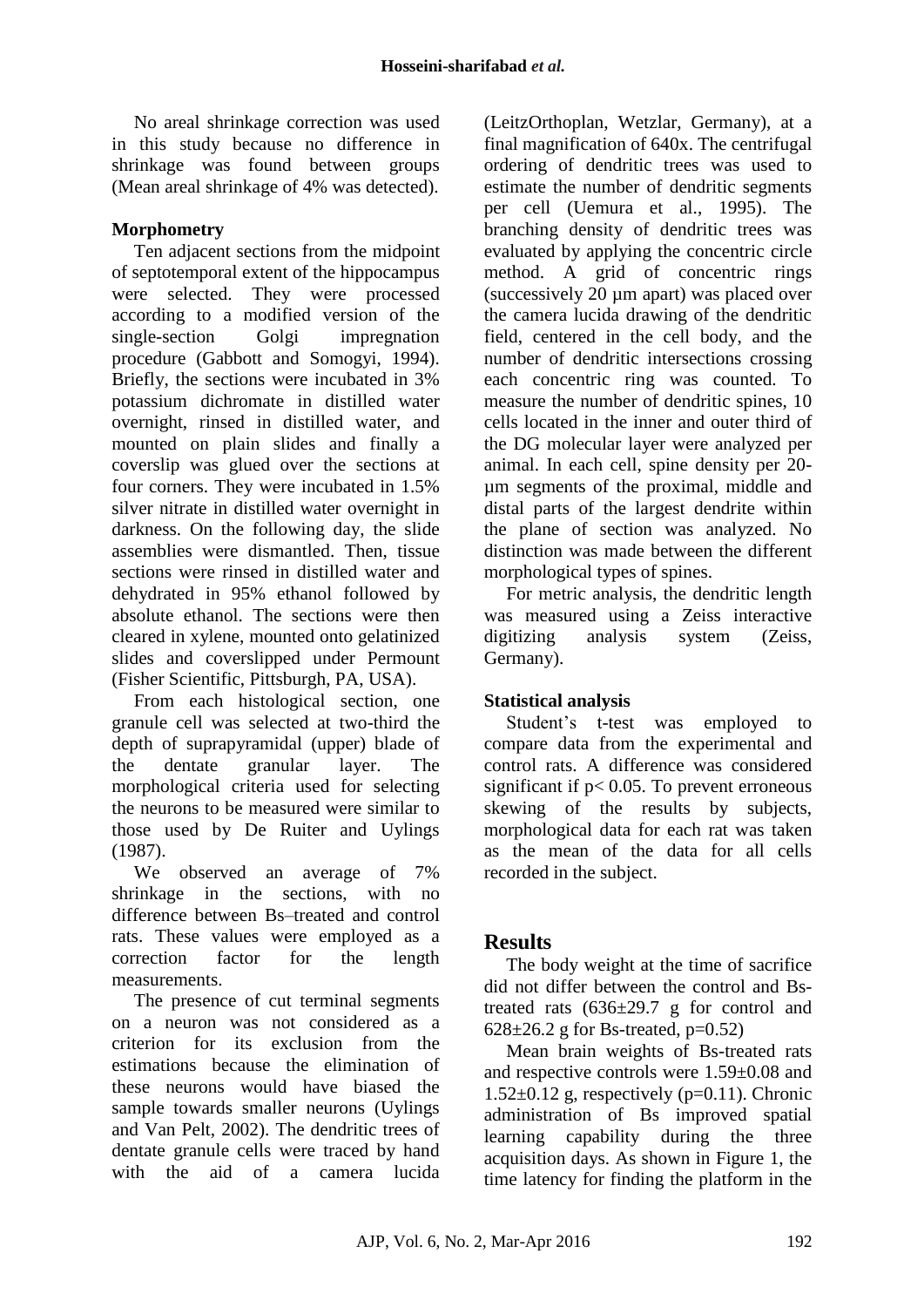water maze test was significantly lower in Bs-treated group than the control rats. Throughout the experiment, the swim speed of the aged rats between both groups did not differ statistically (data not shown).



Figure 1. Effect of the extract of *Boswellia serrata* (Bs) on mean±SEM time to escape in the Morris water maze over the days of testing,  $\text{*p}= 0.05$ ;  $*$  $p = 0.01$ .

Statistical data (Table 1) and Qualitative observations (Figure 2) indicated that volumes of the DG and its layers were significantly greater in Bs-treated aged rats than controls.

Comparisons between two groups revealed that the total number of dendritic segments of the granular neurons was higher in the experimental group (20.9  $\pm$ 2.03) than in controls  $(16.5 \pm 2.00, p=0.001)$ . Results also showed that, in these neurons, the total dendritic length was larger in Bstreated  $(1522 \pm 149.1 \mu m)$  than control animals  $(1344 \pm 83.6 \text{ µm}, \text{p=0.011}).$ 

Table 1. Volumes of the layers of the dentate gyrus  $\text{ (mm}^3)$  in the Bs-treated aged rats and respective controls (n=8 in each group) Value represent the mean±SD.

| <b>Dentate Gyrus</b> | Control       | <b>Bs-treated</b> |  |
|----------------------|---------------|-------------------|--|
| <b>Molecular</b>     | $6.13 + 0.67$ | $6.84 + 0.71*$    |  |
| <b>Granular</b>      | $1.98 + 0.28$ | $2.30+0.30*$      |  |
| <b>Hilus</b>         | $2.11 + 0.23$ | $2.38 \pm 0.29*$  |  |
| Whole                | $10.2 + 1.12$ | $11.5 + 1.29*$    |  |
| p<0.05               |               |                   |  |



Figure 2. Low magnification micrograph of a coronal section through the hippocampi of control (A) and boswellia-treated (B) aged rats. Dentate gyrus (DG) is composed of molecular (M), granular (G) layers and hilus (H). Cornu ammonis (CA) is divided to CA1, CA2 and CA3. Boswellia-treated aged rats (B) display greater volumes than controls (A) in The DG and its layers. Scale bar  $=500 \mu m$ and applies to both frames.

The density of spine on the middle and distal segments of dendritic tree of granule cells was significantly greater in Bs-treated than control animals. There is no significant Bs effect on the proximal dendritic spines (Figure 3).

Dendritic granule cell spine density



Figure 3. Effect of *Boswellia serrata* (Bs) treatment on the number of dendritic spines on the proximal, middle and distal 20-µm dendritic segment of dentate granule cell in aged rats. The bars represent the mean $\pm$ SD.\* p<0.05.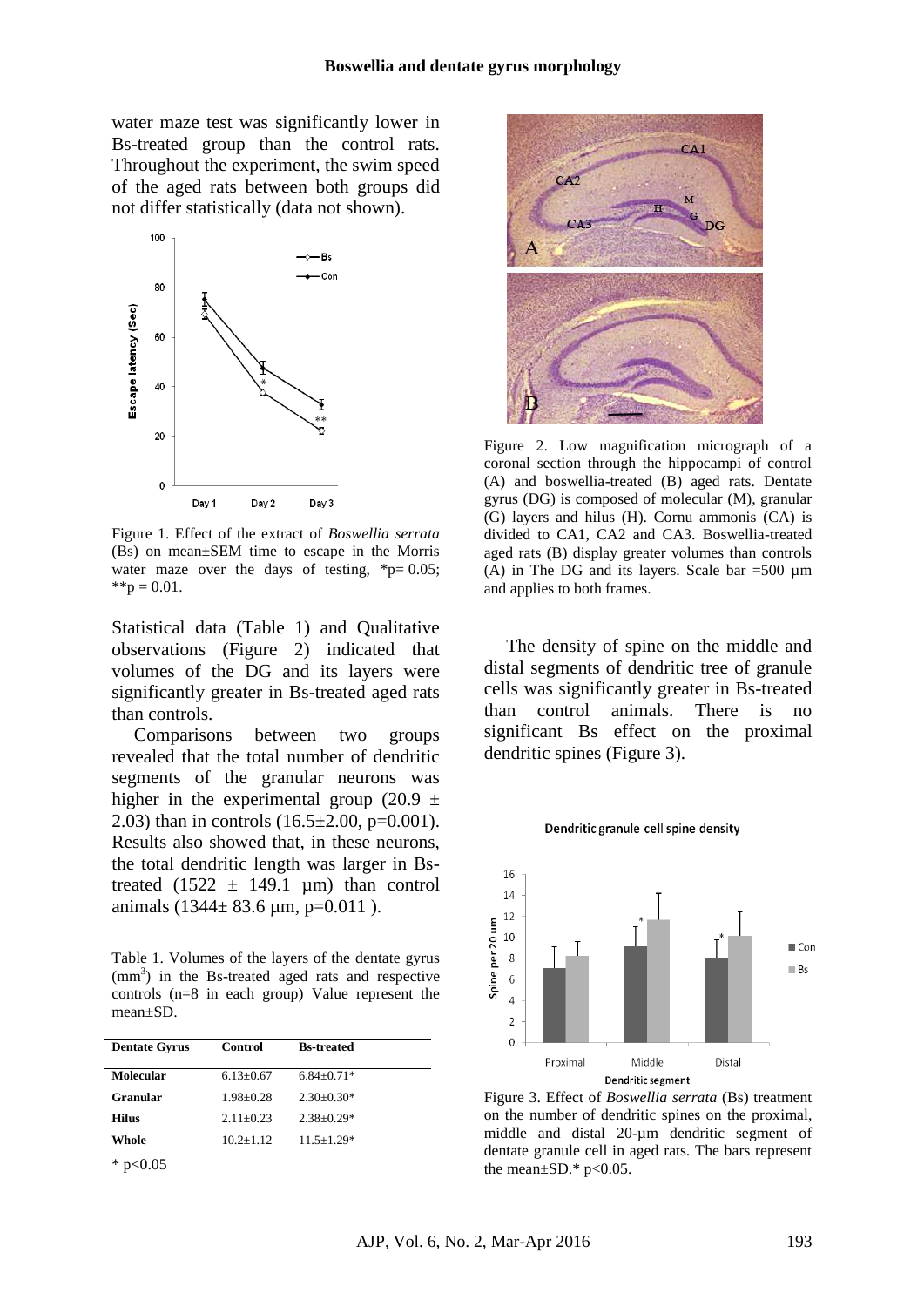Qualitative observations also revealed that an increased dendritic complexity in the dentate granule cells was present in sections from the Bs-treated aged rats as compared to the controls (Figure 4).

Study of the dendritic intersections of dentate granule cells also showed that the effect of Bs was significant for circles 5 to 13 where the intersections in the Bs group were more than the control group (Figure 5).



Figure 4. Photomontages of Golgi-impregnated dentate granule neuron from control (A) and Boswellia (Bs)-treated aged rats (B). Dentate granule cell from Bs-treated rats displays an obvious enhancement of dendritic segments as compared to similar neurons from control rats. Scale bar  $=30 \text{ µm}$ and applies to both frames.



#### Dentate granule cells

Figure 5. Dendritic branching density of hippocampal granule cells for Boswellia (Bs)-treated aged rats and respective controls. Vertical bars represent SEM. (\*  $p<0.05$ , \*\*  $p<0.01$ ).

#### **Discussion**

In the present experiment, treatment of aged rat with 100 mg/kg Bs resin for 8 weeks improved escape learning in the water maze. Stereological volume estimation revealed that Boswellia-treated aged rats had greater volumes than controls in the DG and its layers.

Quantitative morphological analysis of dendritic architecture of Golgi-impregnated hippocampal granule cells also indicated that Bs induced an increase in dendritic arbors associated with more dendritic spine density of these neurons in aged rat.

In agreement with previous experiments on young rats (Farshchi et al., 2010; Hosseini et al., 2010), the result of this study showed that Boswellia-treated aged rats had better spatial learning performance than controls. In an earlier study, we evaluated the effect of total Boswellia extract administration (300mg/kg, three times a day) via gavage for 1, 2, and 4 week(s) in adult male albino Wistar rats on spatial memory parameters using Morris water maze task (Mahmoudi et al., 2011). Results showed that Boswellia-treated animals had significant decrease in escape latency and swimming distance compared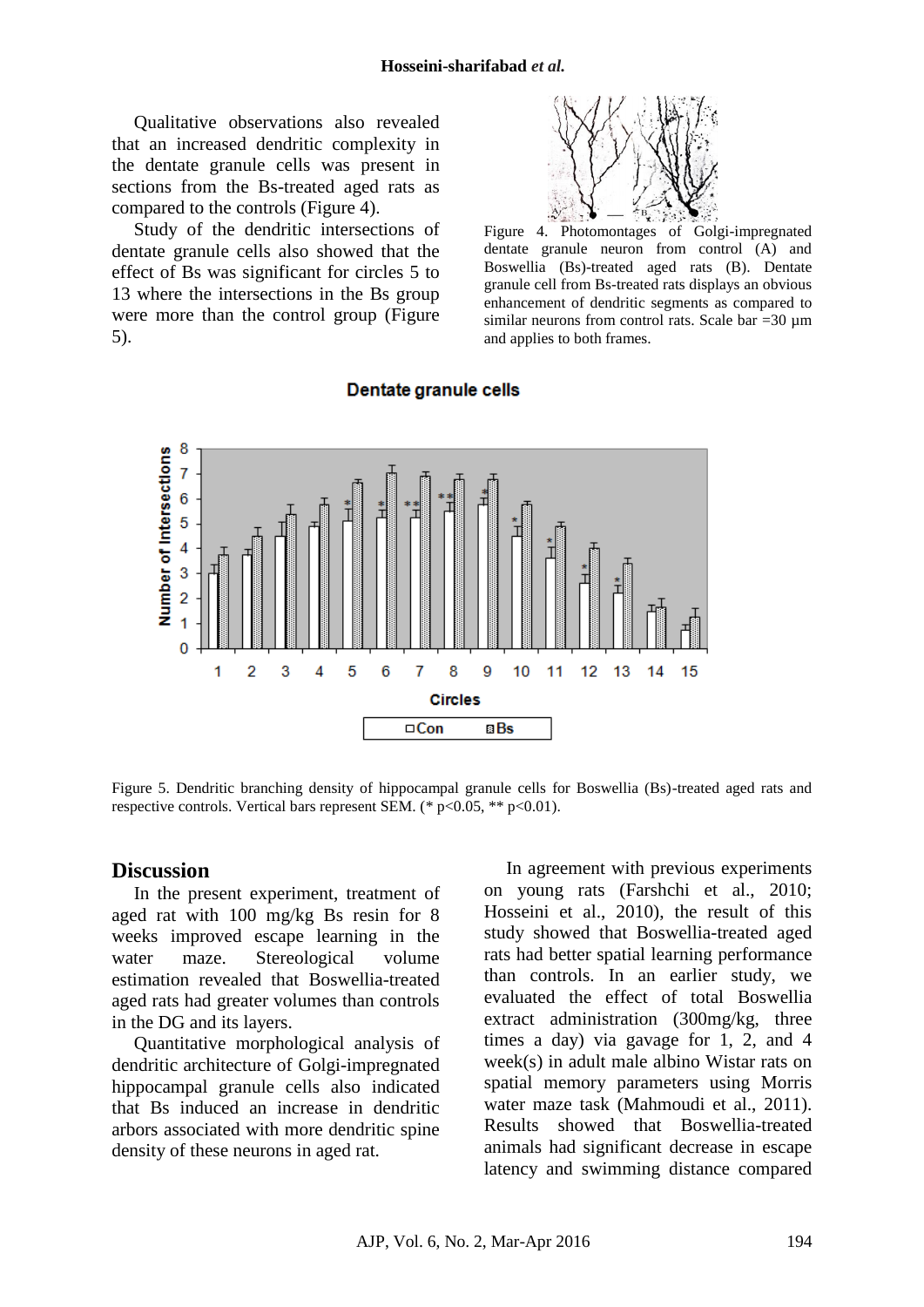to controls. Furthermore, Boswellia-treated rats spent longer time in target quarter in probe trial sessions. However, swimming speed was similar during the testing trials in all groups. Consequently, our findings indicated that Boswellia extracts improve spatial memory retention irrespective of the treatment period.

The changes in dendritic morphology of hippocampal granule cells that we observed in this study, may be involved in the improvement of hippocampal-related memory in Bs-treated rats. Differences in branching patterns and in the amount of dendritic spines have been suggested to modulate the spatial integration of synaptic to an individual neuron (Purves, 1988). Increase in these parameters could result in larger total dendritic surface area available for synaptic contact. It has to be noted that a positive influence of spatial learning tasks on dendritic spine density in hippocampal neurons was reported (Ramírez-Amaya et al., 1999; Bailey and Kandel, 2008; Butz et al., 2009) but our experiment, in which both Bs administration and behavioral tests were done in same animals, did not allow to separately measure the effects of spatial learning tests and Boswellia extract on morphology of dentate granule neurons in Bs-treated rats. However, several studies employed experiments similar to our study to evaluate the effect of different agents on dendritic spine density (Manikandan et al., 2006; Salas-Ramirez et al., 2010; Valladolid-Acebes et al., 2013).

Although identification of the precise biological mechanisms behind the Boswellia-induced structural changes of the DG and dentate granule cells were not the purpose of this study, the possible mechanisms could be: increase in the dendritic material of granule neurons may be consequences of an outgrowth of new dendritic branches or reduction of the speed of dendrite regressive changes followed by long-term Bs exposure.

*In vitro* studies showed that beta boswellic acid, the main component of Bs gum, could increase dendrite branching in hippocampal neurons (Karima et al., 2010) and also prevent microtubule proteins destabilization (Karima et al., 2012) as a cause of neurite degeneration during aging (Himeda et al., 2005). It is also reported that another component of Boswellia resin, Incensole acetate, decreases neurodegeneration through its antiinflammatory effects on the brain (Moussaieff et al., 2008a). Nemat et al. (2013) reported that *B. serrata* could ameliorate the neurodegenerative characteristics of AD (Nemat et al., 2013).

Menon and Kar (1971) reported that ether extract of *B. serrata* resin produces analgesic and sedative effects in rats (Menon and Kar, 1971). Moussaieff et al. (2008b) also found that incensole acetate, a Boswellia resin component, causes anxiolytic and anti-depressive effects in mice.

It is reported that the granule cells of DG are rich in corticosteroid receptors and their sensitivity to stress hormones is well recognized (Reul and De Kloet, 1985). Therefore, it could be proposed that a decrease in exposure to stress following a chronic treatment with Bs has a neuroprotective effect and could lower neurotoxicity and neuronal degeneration in this region (Sapolsky, 1999). Decrease in stress hormones might lead to an increase in neurotrophins in the hippocampus (smith et al., 1995).

Furthermore, the beneficial effects of Bs on dendritic morphology of granule neurons could be related to its antioxidant activity (Mothana et al., 2009).

In conclusion, this study indicated that chronic administration of Boswellia resin in the aged Wistar rat improves learning capability along with enhancement of dendritic arbors and dendritic spines in hippocampal granule cells. We therefore propose it as a novel potential neuroprotective agent and therapeutic potential of Boswellia resin in ageassociated memory decline and neurodegenerative diseases should be considered. This study also provided a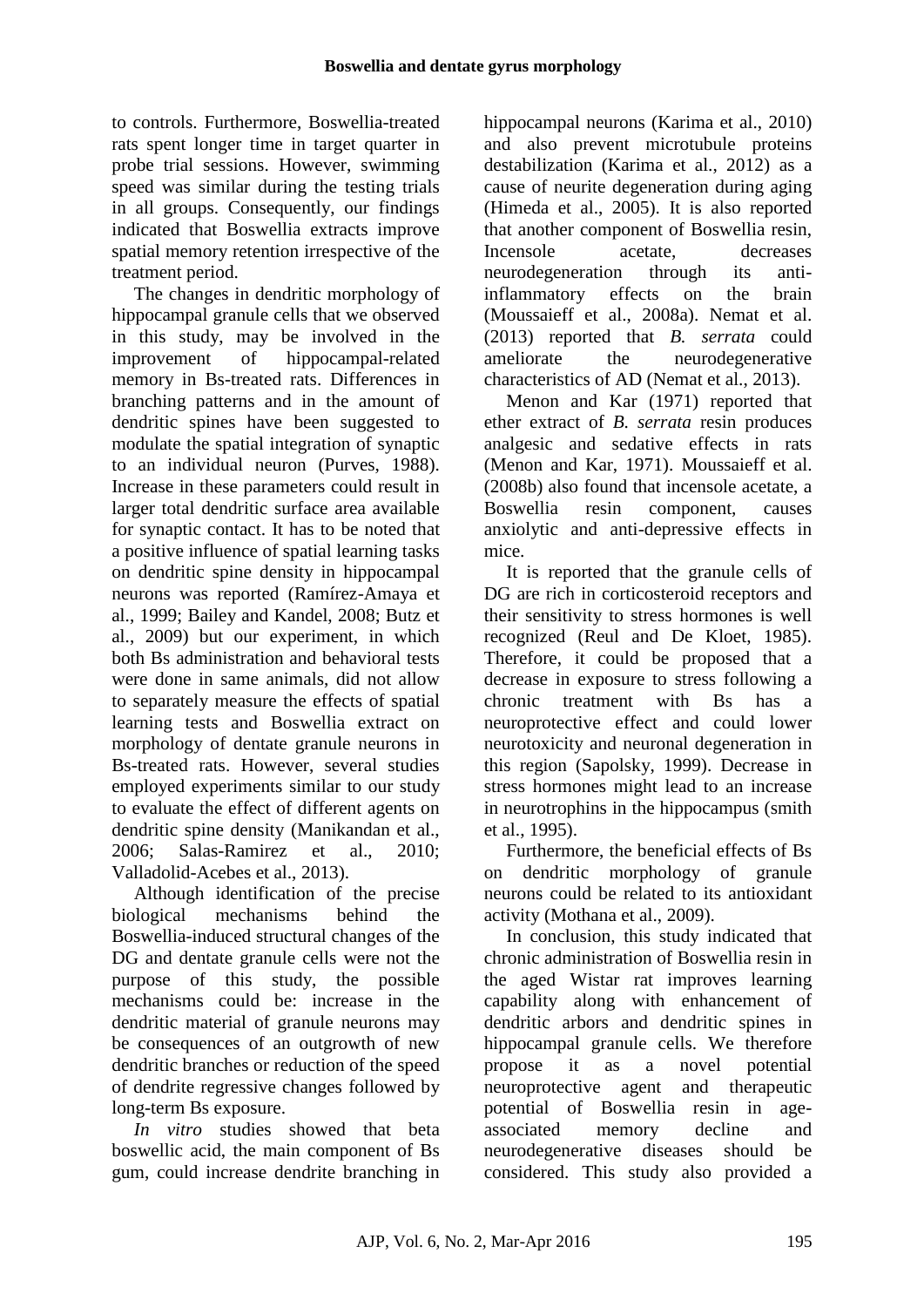neuroanatomical substrate that may be relevant to the memory improvement in BS-treated aged rats.

#### **Acknowledgements**

This work is a part from a research project (number 1520) funded by research deputy of Shahid Sadoughi University of Medical Sciences. The authors gratefully acknowledge research center of herbal medicine, Shahid Sadoughi University of Medical Sciences, Yazd, Iran

#### **Conflict of interest**

The author(s) confirm that this article content has no conflict of interest.

# **References**

- Bailey CH, Kandel E. 2008. Synaptic remodeling, synaptic growth and the storage of long-term memory in Aplysia. Prog Brain Res, 169: 179-198.
- Butz M, Worgotter F, van Ooyen A. 2009. Activity-dependent structural plasticity. Brain Res Rev, 60: 287-305.
- Cameron HA, Gould E. 1995. The control of neuronal birth and survival. In: Shaw CA, Ed. Receptor Dynamics in Neural Development. pp. 141-57. New York: CRC Press.
- De Ruiter JP, Uylings HBM. 1987. Morphometric and dendritic analysis of fascia dentata granule cells in human aging and senile dementia. Brain Res, 402: 217- 229.
- Duwiejua M, Zeitlin IJ,Waterman PG, Chapman J. 1993. Anti-inflammatory activity of resins from some species of the plant familyBurseracea. Planta Med, 59: 6- 12.
- Farshchi A, Ghiasi G, Farshchi S, MalekKhatabi P. 2010. Effects of BoswelliaPapyrifera Gum Extract on Learning and Memory in Mice and Rats. Iran J Basic Med Sci, 13: 9-15.
- Gabbott PL, Somogyi J. 1994. The 'single' section Golgi impregnation procedure: Methodological description. J Neurosci Methods, 11: 221-230.
- [Geinisman Y,](http://www.ncbi.nlm.nih.gov/pubmed?term=Geinisman%20Y%5BAuthor%5D&cauthor=true&cauthor_uid=1308200) [deToledo-Morrell L,](http://www.ncbi.nlm.nih.gov/pubmed?term=deToledo-Morrell%20L%5BAuthor%5D&cauthor=true&cauthor_uid=1308200) [Morrell F,](http://www.ncbi.nlm.nih.gov/pubmed?term=Morrell%20F%5BAuthor%5D&cauthor=true&cauthor_uid=1308200) [Persina IS,](http://www.ncbi.nlm.nih.gov/pubmed?term=Persina%20IS%5BAuthor%5D&cauthor=true&cauthor_uid=1308200) [Rossi M.](http://www.ncbi.nlm.nih.gov/pubmed?term=Rossi%20M%5BAuthor%5D&cauthor=true&cauthor_uid=1308200) 1992. Age-related loss of axospinous synapses formed by two

afferent systems in the rat dentate gyrus as revealed by the unbiased stereological disector technique. [Hippocampus,](http://www.ncbi.nlm.nih.gov/pubmed/?term=Hippocampus+1992%3B2%3A437-444) 2: 437- 444.

- Geinisman Y, Bondareff w, Dodge JT. 1978. Dendritic atrophy in the dentate gyrus of the senescent rat. Am J Anat, 152: 321-9.
- Geinisman Y, Bondareff w, Dodge JT. 1977. Partial deafferentation of neurons in the dentate gyrus of the senescent rat. Brain Res, 134:541-545.
- Gundersen HJG, Bendtsen TF, Korbo L, Marcussen N, Moller A, Nielsen K, , Nyengaard JR, Pakkenberg B, Sørensen FB, Vesterby A, West MJ. 1988. Some new, simple and efficient stereological methods and their use in pathological research and diagnosis. APMIS, 96: 379-394.
- Himeda T, Mizuno K, Kato H, Araki T. 2005. Effects of age on immunohistochemical changes in the mouse hippocampus. [Mech](http://www.ncbi.nlm.nih.gov/pubmed/?term=Mechanisms+of+Ageing+and+Development+2005%3B126%3A673-7.)  [Ageing Dev,](http://www.ncbi.nlm.nih.gov/pubmed/?term=Mechanisms+of+Ageing+and+Development+2005%3B126%3A673-7.) 126: 673-677.
- Hosseini M, Hadjzad M, Derekhshan M, Havakhah S, Rassouli FB, Rakhshandeh H, Saffarzadeh F. 2010. The beneficial effects of olibanum on memory deficit induced by hypothyroidism in adult rats tested in Morris water maze. Arch Pharm Res, 33: 463-468.
- [Karima O,](http://www.ncbi.nlm.nih.gov/pubmed?term=Karima%20O%5BAuthor%5D&cauthor=true&cauthor_uid=23098754) [Riazi G,](http://www.ncbi.nlm.nih.gov/pubmed?term=Riazi%20G%5BAuthor%5D&cauthor=true&cauthor_uid=23098754) [Khodadadi S,](http://www.ncbi.nlm.nih.gov/pubmed?term=Khodadadi%20S%5BAuthor%5D&cauthor=true&cauthor_uid=23098754) [Yousefi R,](http://www.ncbi.nlm.nih.gov/pubmed?term=Yousefi%20R%5BAuthor%5D&cauthor=true&cauthor_uid=23098754) [Mahnam K,](http://www.ncbi.nlm.nih.gov/pubmed?term=Mahnam%20K%5BAuthor%5D&cauthor=true&cauthor_uid=23098754) [Mokhtari F,](http://www.ncbi.nlm.nih.gov/pubmed?term=Mokhtari%20F%5BAuthor%5D&cauthor=true&cauthor_uid=23098754) [Cheraghi T,](http://www.ncbi.nlm.nih.gov/pubmed?term=Cheraghi%20T%5BAuthor%5D&cauthor=true&cauthor_uid=23098754) [Hoveizi E,](http://www.ncbi.nlm.nih.gov/pubmed?term=Hoveizi%20E%5BAuthor%5D&cauthor=true&cauthor_uid=23098754) [Moosavi-Movahedi AA.](http://www.ncbi.nlm.nih.gov/pubmed?term=Moosavi-Movahedi%20AA%5BAuthor%5D&cauthor=true&cauthor_uid=23098754) 2012. An in vitro study of the role of β-boswellic acid in the microtubule assembly dynamics. [FEBS Lett,](http://www.ncbi.nlm.nih.gov/pubmed/23098754) 586: 4132-4138.
- Karima O, Riazi G, Yousefi R, MoosaviMovahedi AA. 2010. The enhancement effect of beta-boswellic acid on hippocampal neurites outgrowth and branching (an in vitro study). Neurol Sci, 31: 315-320.
- [Luebke JI,](http://www.ncbi.nlm.nih.gov/pubmed?term=Luebke%20JI%5BAuthor%5D&cauthor=true&cauthor_uid=12717715) [Rosene DL.](http://www.ncbi.nlm.nih.gov/pubmed?term=Rosene%20DL%5BAuthor%5D&cauthor=true&cauthor_uid=12717715) 2003. Aging alters dendritic morphology, input resistance, and inhibitory signaling in dentate granule cells of the rhesus monkey. [J Comp Neurol,](http://www.ncbi.nlm.nih.gov/pubmed/?term=The+journal+of+comparative+neurology+2003%3B+460%3A+573-584) 460: 573-584.
- Mahmoudi A, Hosseini-Sharifabad A, Monsef-Esfahani HR, [Yazdinejad AR,](http://www.ncbi.nlm.nih.gov/pubmed?term=Yazdinejad%20AR%5BAuthor%5D&cauthor=true&cauthor_uid=21479965) [Khanavi M,](http://www.ncbi.nlm.nih.gov/pubmed?term=Khanavi%20M%5BAuthor%5D&cauthor=true&cauthor_uid=21479965) [Roghani A,](http://www.ncbi.nlm.nih.gov/pubmed?term=Roghani%20A%5BAuthor%5D&cauthor=true&cauthor_uid=21479965) [Beyer C,](http://www.ncbi.nlm.nih.gov/pubmed?term=Beyer%20C%5BAuthor%5D&cauthor=true&cauthor_uid=21479965) [Sharifzadeh M.](http://www.ncbi.nlm.nih.gov/pubmed?term=Sharifzadeh%20M%5BAuthor%5D&cauthor=true&cauthor_uid=21479965) 2011. Evaluation of systemic administration of Boswelliapapyrifera extracts on spatial memory retention in male rats. J Nat Med, 65: 519-525.
- [Manikandan S1](http://www.ncbi.nlm.nih.gov/pubmed/?term=Manikandan%20S%5BAuthor%5D&cauthor=true&cauthor_uid=16481110), [Padma MK,](http://www.ncbi.nlm.nih.gov/pubmed/?term=Padma%20MK%5BAuthor%5D&cauthor=true&cauthor_uid=16481110) [Srikumar R,](http://www.ncbi.nlm.nih.gov/pubmed/?term=Srikumar%20R%5BAuthor%5D&cauthor=true&cauthor_uid=16481110) [JeyaParthasarathy N,](http://www.ncbi.nlm.nih.gov/pubmed/?term=Jeya%20Parthasarathy%20N%5BAuthor%5D&cauthor=true&cauthor_uid=16481110) [Muthuvel A,](http://www.ncbi.nlm.nih.gov/pubmed/?term=Muthuvel%20A%5BAuthor%5D&cauthor=true&cauthor_uid=16481110) [Sheela](http://www.ncbi.nlm.nih.gov/pubmed/?term=Sheela%20Devi%20R%5BAuthor%5D&cauthor=true&cauthor_uid=16481110)  [Devi R.](http://www.ncbi.nlm.nih.gov/pubmed/?term=Sheela%20Devi%20R%5BAuthor%5D&cauthor=true&cauthor_uid=16481110) 2006. Effects of chronic noise stress